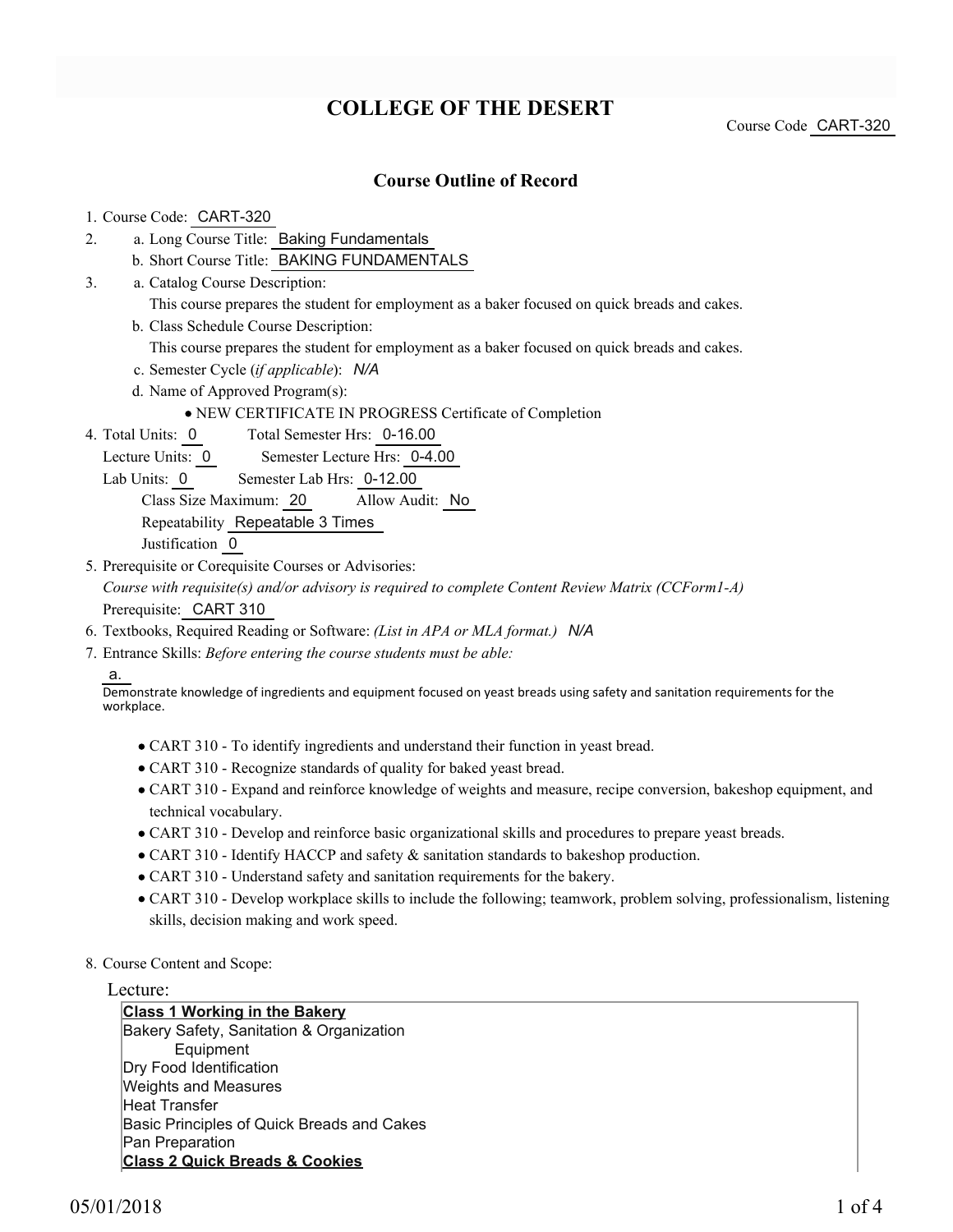## CART 320-Baking Fundamentals

The Creaming Mixing Method Quick Breads Cookies Cooling Quick Breads and Cookies Storing Quick Breads and Cookies **Class 3 Short Dough & Breakfast Breads** Croissant and Danish Rubbed Mixing Method **Biscuits** Scones Pie and Tart Dough Varieties **Class 4 Cake** Basic Principles of Cakes Cold and Warm Foaming Methods Separated Foam Mixing Method Combination Mixing Method Chiffon Mixing Method The Two-Stage Mixing Method Angel Food Mixing Method

Lab: *(if the "Lab Hours" is greater than zero this is required)*

9. Course Student Learning Outcomes:

1.

- 1. Explain why it is important to weigh baking ingredients.
- 2. Use a baker's balance and digital scale.
- 3. Calculate formulas based on baker's percentages.
- 4. Explain the factors that control the development of gluten in baked products.
- 5. Explain the changes that take place in a dough or batter as it bakes.

10. Course Objectives: Upon completion of this course, students will be able to:

a. Identify ingredients and understand their function in quick breads, cakes, cookies and breakfast breads.

- b. Recognize standards of quality for quick breads, cakes, cookies and breakfast breads.
- c. Expand and reinforce knowledge of weights and measure, recipe conversion, bakeshop equipment, and technical vocabulary.

d. Develop and reinforce basic organizational skills and procedures to prepare quick breads, cakes, cookies and breakfast breads.

e. Apply HACCP and safety & sanitation standards to bakeshop production.

f. Develop workplace skills to include the following; teamwork, problem solving, professionalism, listening skills, decision making and work speed.

- Methods of Instruction: *(Integration: Elements should validate parallel course outline elements)* 11.
	- a. Demonstration, Repetition/Practice
	- b. Laboratory
	- c. Lecture
- 12. Assignments: (List samples of specific activities/assignments students are expected to complete both in and outside of class.) In Class Hours: 16.00

Outside Class Hours: 0

a. In-class Assignments

Mix dough, scale, shape, and bake.

b. Out-of-class Assignments

Read handouts and prepare for next class.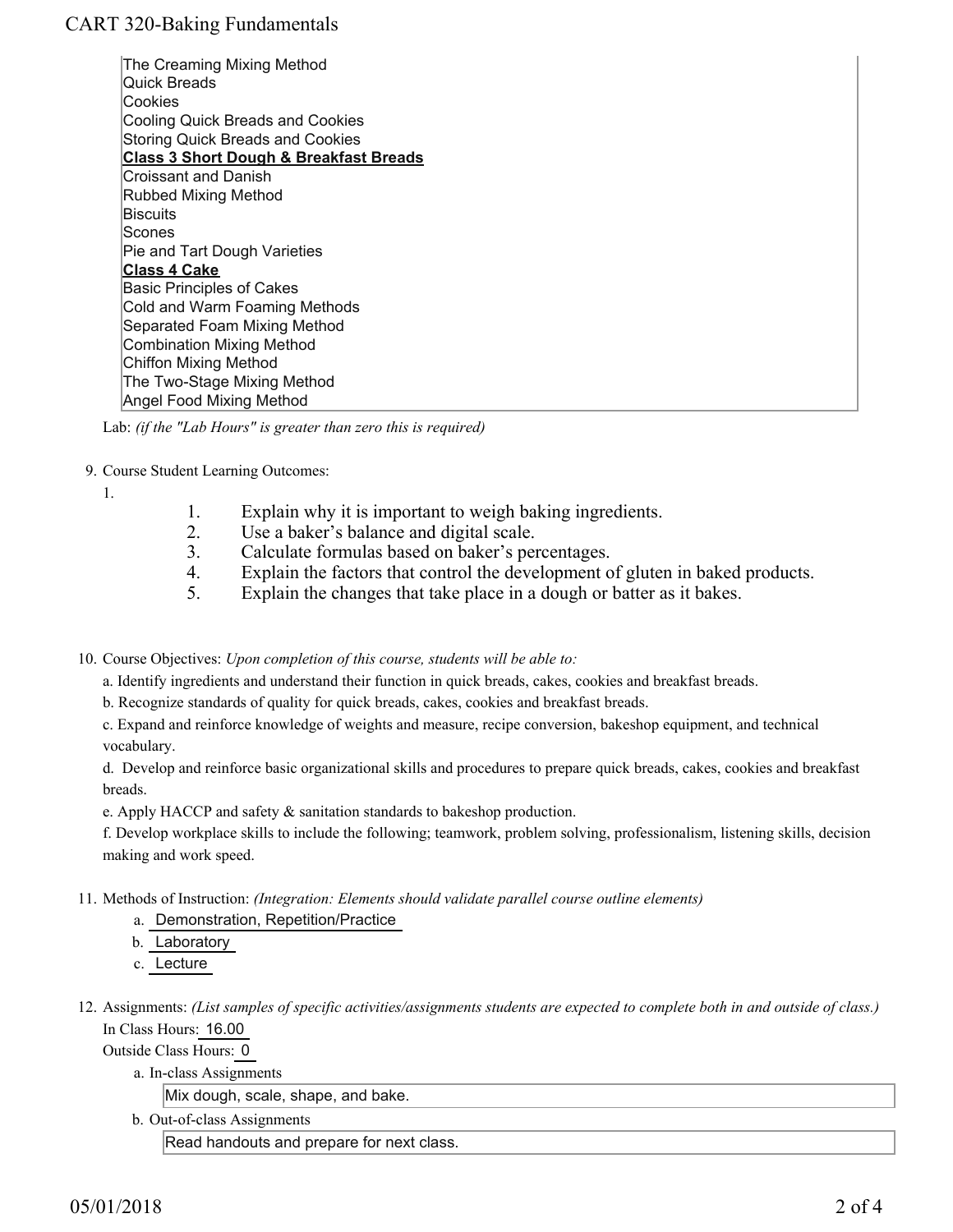# CART 320-Baking Fundamentals

|     | 13. Methods of Evaluating Student Progress: The student will demonstrate proficiency by:                                                                                                                                                                                                                                                                                                                                                                                                                                                                                                                                                                                                                                                                                                                                                                                                                                                                                       |
|-----|--------------------------------------------------------------------------------------------------------------------------------------------------------------------------------------------------------------------------------------------------------------------------------------------------------------------------------------------------------------------------------------------------------------------------------------------------------------------------------------------------------------------------------------------------------------------------------------------------------------------------------------------------------------------------------------------------------------------------------------------------------------------------------------------------------------------------------------------------------------------------------------------------------------------------------------------------------------------------------|
|     | • Laboratory projects<br>Preparation and finished product will be evaluated in the lab                                                                                                                                                                                                                                                                                                                                                                                                                                                                                                                                                                                                                                                                                                                                                                                                                                                                                         |
|     |                                                                                                                                                                                                                                                                                                                                                                                                                                                                                                                                                                                                                                                                                                                                                                                                                                                                                                                                                                                |
|     | 14. Methods of Evaluating: Additional Assessment Information:                                                                                                                                                                                                                                                                                                                                                                                                                                                                                                                                                                                                                                                                                                                                                                                                                                                                                                                  |
|     | 15. Need/Purpose/Rationale -- All courses must meet one or more CCC missions.<br>PO - Career and Technical Education<br>Fulfill the requirements for an entry-level position in their field.<br>IO - Personal and Professional Development<br>Self-evaluate knowledge, skills, and abilities.                                                                                                                                                                                                                                                                                                                                                                                                                                                                                                                                                                                                                                                                                  |
|     |                                                                                                                                                                                                                                                                                                                                                                                                                                                                                                                                                                                                                                                                                                                                                                                                                                                                                                                                                                                |
|     | 16. Comparable Transfer Course                                                                                                                                                                                                                                                                                                                                                                                                                                                                                                                                                                                                                                                                                                                                                                                                                                                                                                                                                 |
|     | <b>Course Number</b><br><b>Course Title</b><br><b>University System</b><br>Campus<br><b>Catalog Year</b>                                                                                                                                                                                                                                                                                                                                                                                                                                                                                                                                                                                                                                                                                                                                                                                                                                                                       |
|     | 17. Special Materials and/or Equipment Required of Students:                                                                                                                                                                                                                                                                                                                                                                                                                                                                                                                                                                                                                                                                                                                                                                                                                                                                                                                   |
|     | <sup>18.</sup> Materials Fees:<br>Required Material?                                                                                                                                                                                                                                                                                                                                                                                                                                                                                                                                                                                                                                                                                                                                                                                                                                                                                                                           |
|     | <b>Material or Item</b><br><b>Cost Per Unit</b><br><b>Total Cost</b>                                                                                                                                                                                                                                                                                                                                                                                                                                                                                                                                                                                                                                                                                                                                                                                                                                                                                                           |
|     |                                                                                                                                                                                                                                                                                                                                                                                                                                                                                                                                                                                                                                                                                                                                                                                                                                                                                                                                                                                |
|     | 19. Provide Reasons for the Substantial Modifications or New Course:                                                                                                                                                                                                                                                                                                                                                                                                                                                                                                                                                                                                                                                                                                                                                                                                                                                                                                           |
| 20. | Short term vocational training primarily aimed at incarcerated and re-entry students.<br>a. Cross-Listed Course (Enter Course Code): N/A<br>b. Replacement Course (Enter original Course Code): N/A                                                                                                                                                                                                                                                                                                                                                                                                                                                                                                                                                                                                                                                                                                                                                                            |
|     | 21. Grading Method (choose one): Pass/No Pass Optional                                                                                                                                                                                                                                                                                                                                                                                                                                                                                                                                                                                                                                                                                                                                                                                                                                                                                                                         |
|     | 22. MIS Course Data Elements<br>a. Course Control Number [CB00]: N/A<br>b. T.O.P. Code [CB03]: 130630.00 - Culinary Arts<br>c. Credit Status [CB04]: N - Noncredit<br>d. Course Transfer Status [CB05]: $C = \text{Non-Transferable}$<br>e. Basic Skills Status [CB08]: 2N = Not basic skills course<br>f. Vocational Status [CB09]: Clearly Occupational<br>g. Course Classification [CB11]: K - Other Noncredit Enhanced Funding<br>h. Special Class Status [CB13]: N - Not Special<br>i. Course CAN Code [CB14]: N/A<br>j. Course Prior to College Level [CB21]: $Y = Not$ Applicable<br>k. Course Noncredit Category [CB22]: 1 - Short-Term Vocational<br>I. Funding Agency Category [CB23]: Y = Not Applicable<br>m. Program Status [CB24]: 1 = Program Applicable<br>Name of Approved Program (if program-applicable): NEW CERTIFICATE IN PROGRESS<br>Attach listings of Degree and/or Certificate Programs showing this course as a required or a restricted elective.) |
|     | 23. Enrollment - Estimate Enrollment<br>First Year: 0                                                                                                                                                                                                                                                                                                                                                                                                                                                                                                                                                                                                                                                                                                                                                                                                                                                                                                                          |

Third Year: 0